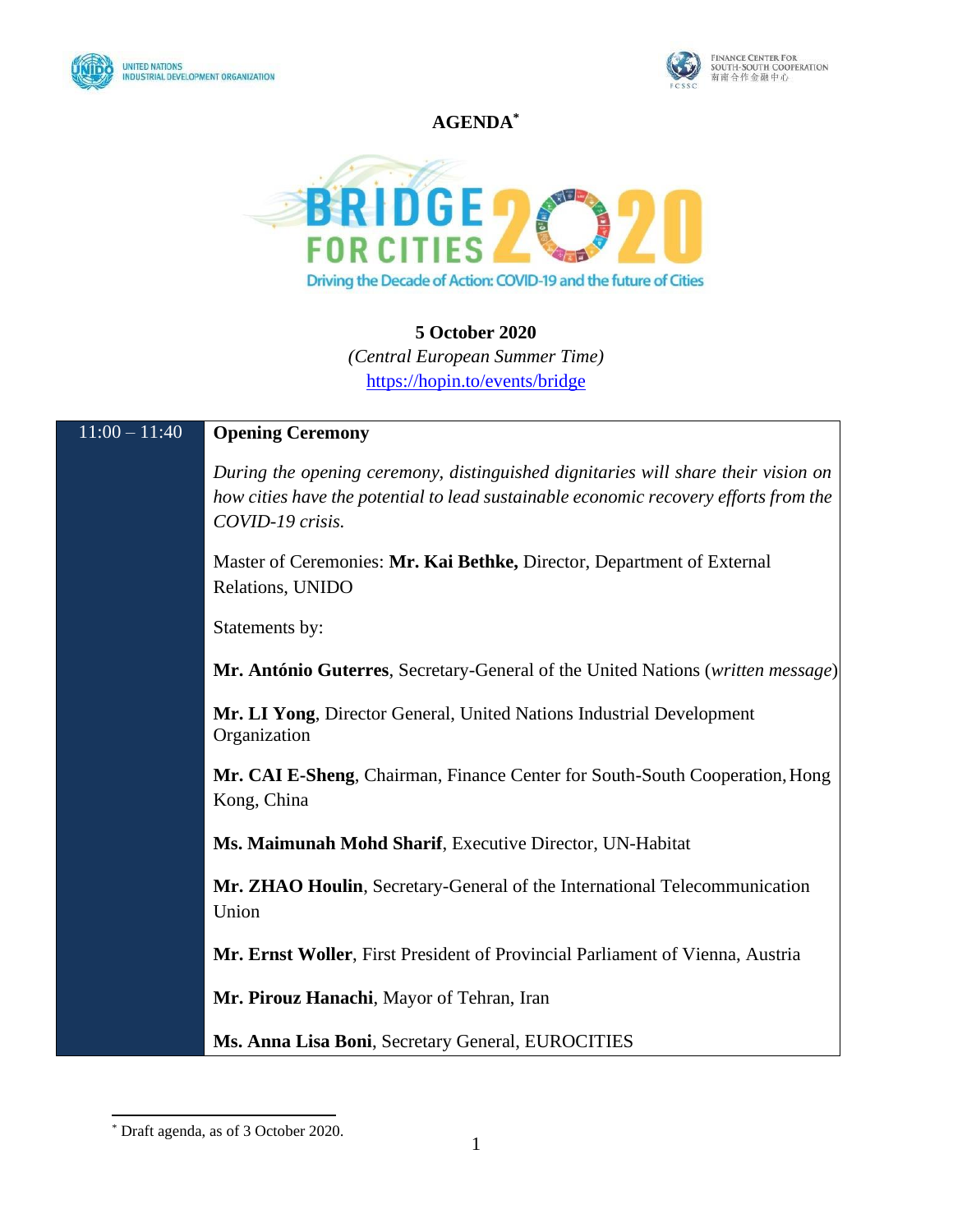



| 11:40-12:00 | <b>Virtual Networking</b>                                                                                                                                         |
|-------------|-------------------------------------------------------------------------------------------------------------------------------------------------------------------|
|             | Participants are invited to utilize the 'networking' feature in the event platform and                                                                            |
|             | interact with other participants                                                                                                                                  |
| 12:00-13:00 | <b>Bridge Townhall: 1-on-1 interview with Carlo Ratti</b>                                                                                                         |
|             | Innovative economic recovery: Accelerating digitalization for smarter cities                                                                                      |
|             |                                                                                                                                                                   |
|             | Lockdown and social distancing measures in the trail of the COVID-19 crisis have                                                                                  |
|             | disrupted our normal ways of living, working, and communicating. Digitalization                                                                                   |
|             | has proven to be instrumental to overcome some of these difficulties, helping local                                                                               |
|             | governments to respond to ever-changing exigencies in terms of governance, social                                                                                 |
|             | services, commerce, work and health. Promoting behavioural shifts and applying                                                                                    |
|             | technology-based smart city solutions to managing the effects of COVID-19 are of                                                                                  |
|             | continued importance to urban economy, even beyond the crisis.                                                                                                    |
|             | The townhall interview will focus on how recovery and a successful transition into                                                                                |
|             | smart cities rests upon the creation of a collaborative and innovative environment                                                                                |
|             | of in cities, which can drive the fourth industrial revolution forward and facilitate                                                                             |
|             | the early adoption of technologically advanced and environmentally-friendly                                                                                       |
|             | industrial solutions for cities' development.                                                                                                                     |
|             |                                                                                                                                                                   |
|             |                                                                                                                                                                   |
|             | Mr. Carlo Ratti is an Italian architect, engineer, inventor, educator and activist.                                                                               |
|             | He is a professor at the Massachusetts Institute of Technology where he directs the                                                                               |
|             | MIT Senseable City Lab, a research group that explores how new technologies are                                                                                   |
|             | changing the way we understand, design and ultimately live in cities. Ratti is also a                                                                             |
|             | founding partner of the international design and innovation office CRA-Carlo Ratti                                                                                |
|             | Associati, which he established in 2004 in Torino, Italy and now has a branch in<br>New York City, United States. Ratti was named one of the "50 most influential |
|             | designers in America" by Fast Company and highlighted in Wired Magazine's                                                                                         |
|             | "Smart List: 50 people who will change the world."                                                                                                                |
|             |                                                                                                                                                                   |
|             | Ratti has been featured in Esquire Magazine's "Best & Brightest" list and in                                                                                      |
|             | Thames & Hudson's selection of "60: Innovators Shaping our Creative Future.                                                                                       |
|             | "Blueprint Magazine included him as one of the "25 People Who Will Change                                                                                         |
|             | Architecture and Design, "Forbes listed him as one of the "Names You Need To                                                                                      |
|             | Know."                                                                                                                                                            |
|             |                                                                                                                                                                   |
|             | Interviewer: Mr. Kai Bethke, Director, Department of External Relations, UNIDO                                                                                    |
|             |                                                                                                                                                                   |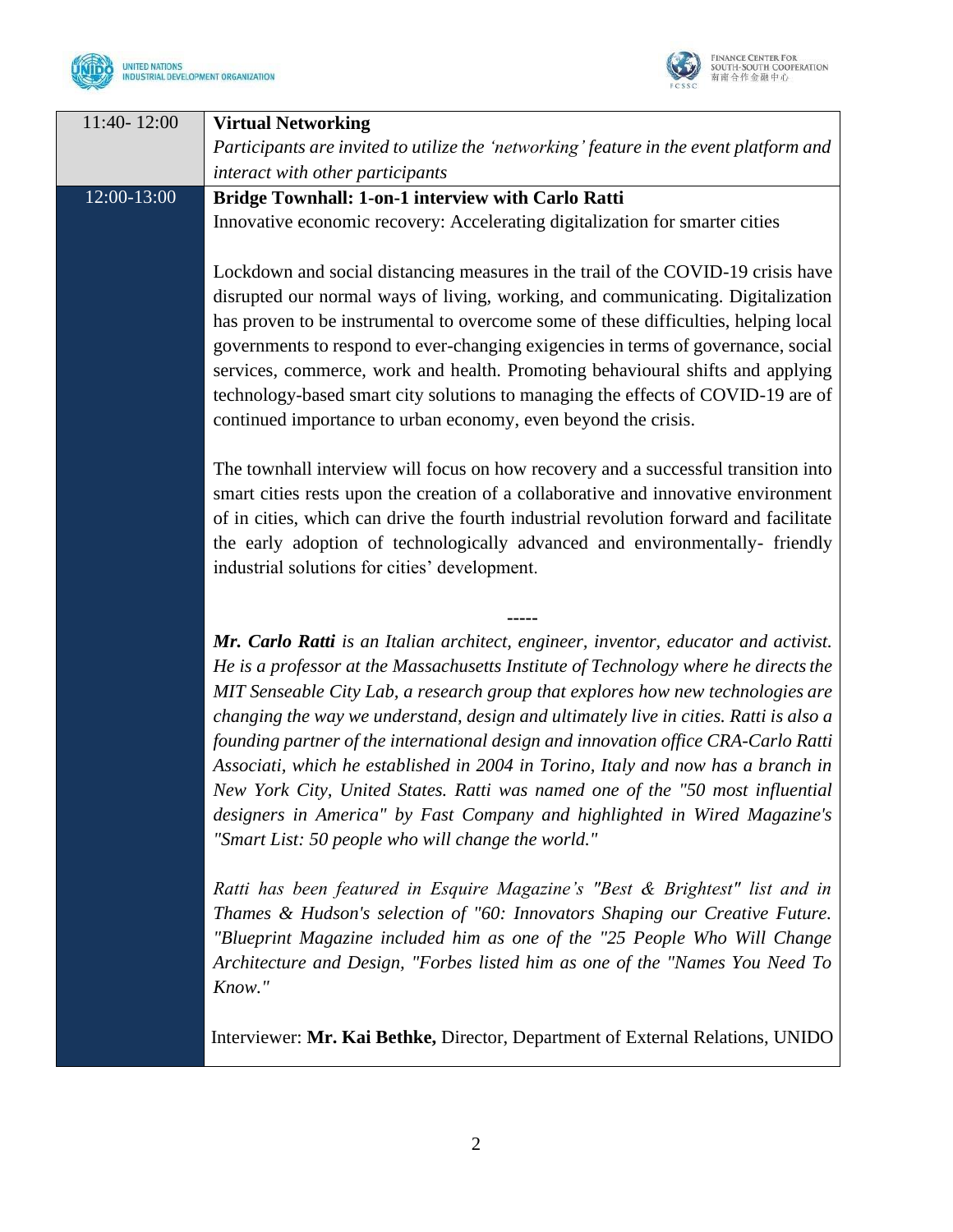



| $13:00 - 13:15$ | <b>Virtual Networking</b><br>Participants are invited to utilize the 'networking' feature in the event platform and<br>interact with other participants                                                                                                                                                                                                                                                                                                                                                                                                                                                                                                                                                                                                                                                                                           |
|-----------------|---------------------------------------------------------------------------------------------------------------------------------------------------------------------------------------------------------------------------------------------------------------------------------------------------------------------------------------------------------------------------------------------------------------------------------------------------------------------------------------------------------------------------------------------------------------------------------------------------------------------------------------------------------------------------------------------------------------------------------------------------------------------------------------------------------------------------------------------------|
| 13:15-14:45     | <b>Mayors Roundtable: Session 1</b><br>Inclusive economic recovery: Driving business innovation and job creation for<br>liveable cities                                                                                                                                                                                                                                                                                                                                                                                                                                                                                                                                                                                                                                                                                                           |
|                 | In many cities, economic decline during the COVID-19 crisis has followed income<br>lines, with repercussions on citizens' well-being and access to basic services.<br>Women and girls have been disproportionately affected, as they are much more<br>likely to work in precarious and low-paid employment and to be employed in<br>exposed professions such as caregiving or nursing. The business sector has been<br>significantly impacted, with the largest decline observed in micro-, small- and<br>medium-size enterprises (MSMEs).                                                                                                                                                                                                                                                                                                        |
|                 | Nevertheless, the sector has played an important part in responding to the pandemic.<br>During the crisis, most cities witnessed a migration to the cyberspace. Many<br>MSMEs adopted innovative solutions to restore or repurpose their production to<br>provide much needed goods and services, such as emergency medical supplies.<br>Digitalization enabled teleworking and new forms of virtual collaboration. New<br>delivery methods and innovative e-commerce and payment solutions were<br>developed in response to cities' lockdowns to reach customers in isolation.                                                                                                                                                                                                                                                                   |
|                 | MSMEs will also be protagonists in the recovery efforts, as the sector drives<br>innovation and creates a large share of jobs in cities. Four long-term trends will<br>characterize the new normal on the horizon: an emphasis on building resilience,<br>embrace of digitalization opportunities, greater inclusiveness and sustainability.<br>The Fourth Industrial Revolution affords MSMEs a unique opportunity to achieve<br>this paradigm shift. Innovation clusters and strong innovation ecosystems are key<br>to implement this deep technological modernization. They are not only a source of<br>quality employment, but they also enable practice-oriented research, including the<br>necessary cross-sectoral collaboration to develop innovative solutions to cope with<br>the current disruptions and build more resilient cities. |
|                 | In this session, mayors will discuss strategic approaches taken in their cities to<br>pursue innovation, shared prosperity and job creation, especially for MSMEs,<br>women and for protecting vulnerable groups.                                                                                                                                                                                                                                                                                                                                                                                                                                                                                                                                                                                                                                 |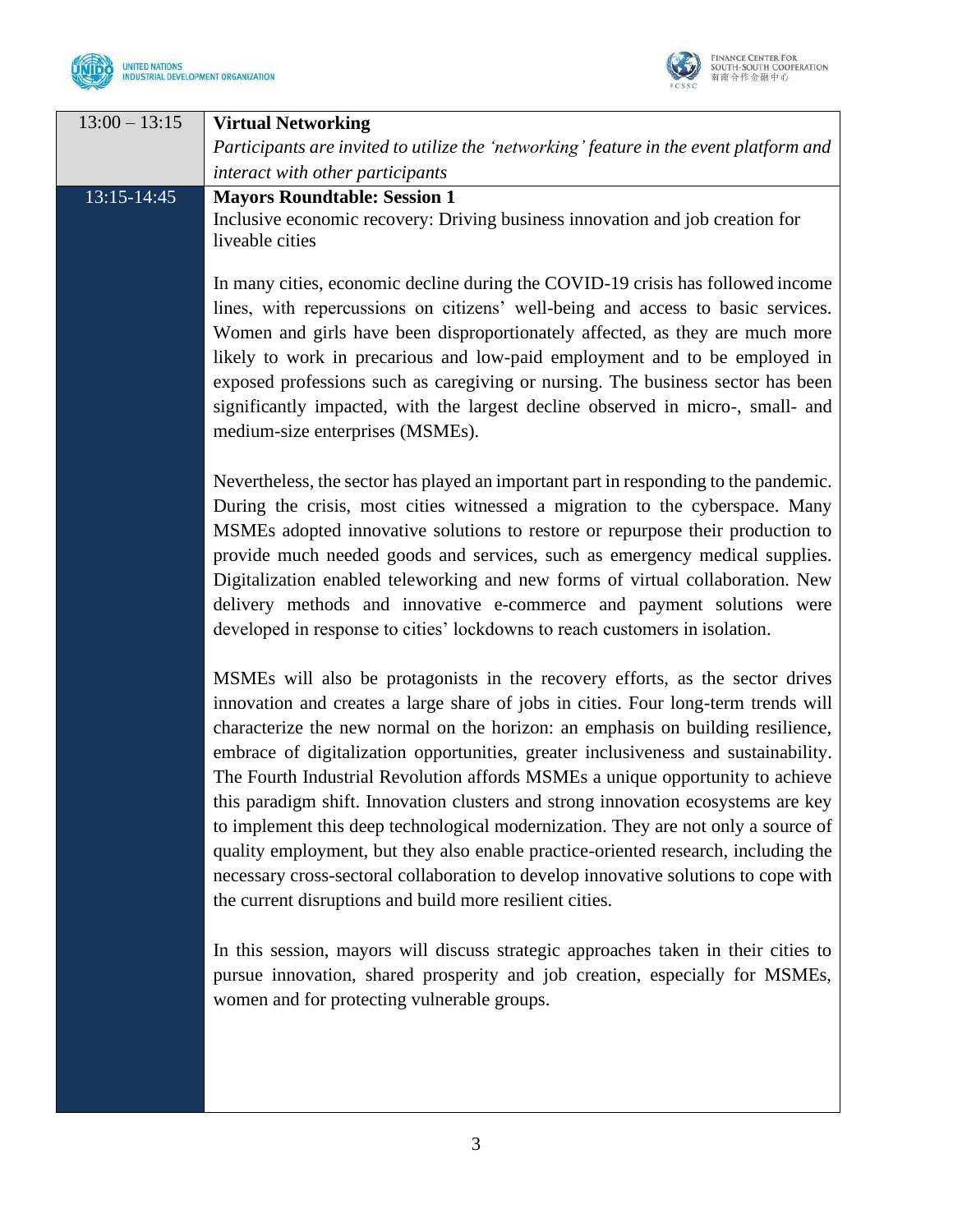

*Focus:*



|                 | Share the actions undertaken by cities to support inclusive recovery,<br>especially in the areas of women and youth employment and support to<br>small businesses.<br>Highlight examples of response and recovery measures taken by cities to<br>leverage the disruptions created by the crisis to promote inclusive, gender-<br>responsive, sustainable 4IR transition.<br>Discuss the potential of city-based initiatives to improve the enabling<br>ecosystem for MSMEs; promote innovation, inclusivity and partnerships;<br>secure investment in digital infrastructure; ensure local access to advanced<br>technologies; develop local digital skills and attract talent.<br>Explore the role of cities as launch pads for the digital transformation of |
|-----------------|----------------------------------------------------------------------------------------------------------------------------------------------------------------------------------------------------------------------------------------------------------------------------------------------------------------------------------------------------------------------------------------------------------------------------------------------------------------------------------------------------------------------------------------------------------------------------------------------------------------------------------------------------------------------------------------------------------------------------------------------------------------|
|                 | MSMEs.                                                                                                                                                                                                                                                                                                                                                                                                                                                                                                                                                                                                                                                                                                                                                         |
|                 | Moderator: Mr. Bernardo Calzadilla Sarmiento, Managing Director, Directorate<br>of Digitalization, Technology and Agri-business, UNIDO                                                                                                                                                                                                                                                                                                                                                                                                                                                                                                                                                                                                                         |
|                 | Panellists:                                                                                                                                                                                                                                                                                                                                                                                                                                                                                                                                                                                                                                                                                                                                                    |
|                 | Mr. Ullrich Sierau, Mayor of Dortmund, Germany                                                                                                                                                                                                                                                                                                                                                                                                                                                                                                                                                                                                                                                                                                                 |
|                 | Ms. Maria Isabelle Climaco, Mayor of Zamboanga, Philippines                                                                                                                                                                                                                                                                                                                                                                                                                                                                                                                                                                                                                                                                                                    |
|                 | H.E. Sheikh Hisham bin AbdulRahman Al Khalifa, Governor of the Capital<br>Governorate, Kingdom of Bahrain                                                                                                                                                                                                                                                                                                                                                                                                                                                                                                                                                                                                                                                      |
|                 | Mr. Bakytzhan Sagintayev, Mayor of Almaty, Kazakhstan                                                                                                                                                                                                                                                                                                                                                                                                                                                                                                                                                                                                                                                                                                          |
|                 | Mr. WANG Xinwei, Vice Governor of Henan Province and Mayor of Zhengzhou,<br>China                                                                                                                                                                                                                                                                                                                                                                                                                                                                                                                                                                                                                                                                              |
|                 | Mr. Naina Andriantsitohaina, Mayor of Antananarivo, Madagascar                                                                                                                                                                                                                                                                                                                                                                                                                                                                                                                                                                                                                                                                                                 |
|                 | Mr. Ernst Woller, First President of the Provincial Parliament of Vienna, Austria                                                                                                                                                                                                                                                                                                                                                                                                                                                                                                                                                                                                                                                                              |
|                 | Mr. ZHANG Yong, Vice Mayor of Shenzhen, China                                                                                                                                                                                                                                                                                                                                                                                                                                                                                                                                                                                                                                                                                                                  |
| $14:45 - 15:00$ | <b>Virtual Networking</b><br>Participants are invited to utilize the 'networking' feature in the event platform and<br>interact with other participants                                                                                                                                                                                                                                                                                                                                                                                                                                                                                                                                                                                                        |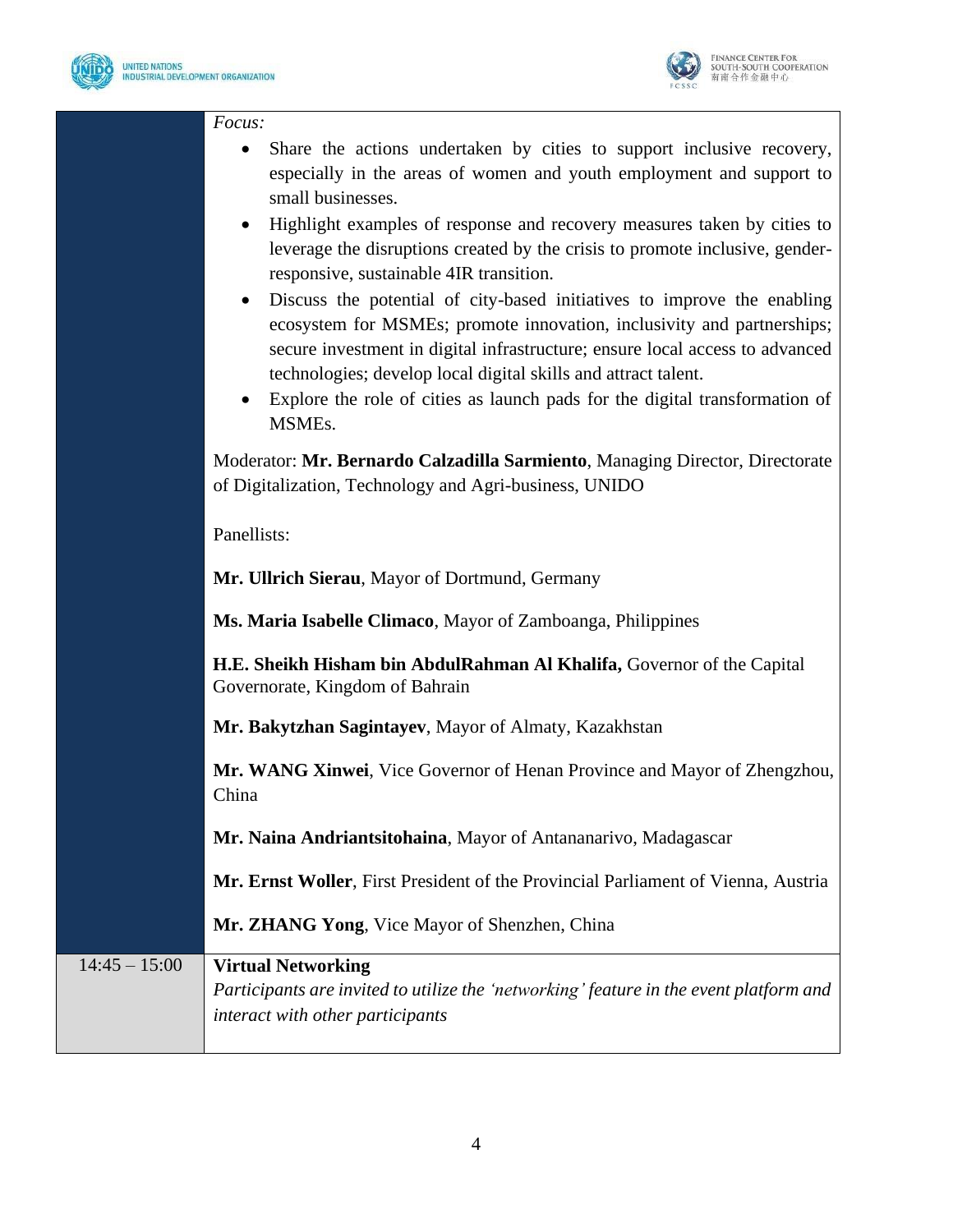



## 15:00 – 16:30 **Mayors Roundtable: Session 2**

Green economic recovery: Re-thinking urban development models for sustainable cities

Cities are engines for growth, as they are home to the great majority of a country's productive, industrial and manufacturing activities. The COVID-19 crisis severely affected them as lockdown measures were applied in the great majority of countries. The dramatic economic downturn however brought an immediate positive environmental impact on urban centres, alleviating the usual high toll in terms of pollution and environmental degradation. This process encouraged planning for sustained recovery coupled with decisive, targeted, collective action to maintain a positive trend from the environment point of view. The crisis thus provides a unique opportunity to expand investments in an equitable green transformation, which will create lasting solutions, reduce the risks of future crises, and mitigate the impacts of climate change.

Technological and business innovations can play an instrumental role in identifying and developing green solutions for the post-pandemic world: from redesigning mobility, through resource optimization, to securing supply chains for goods and services, the potential for environmental sustainability is considerable. Moreover, risk mitigation strategies for businesses can be aligned with equitable green economy: aiming to rebuild and mitigate future risks, enterprises attribute more value to local resources and markets.

Cities are recognizing this opportunity for accelerated environmental improvements, social inclusiveness and sustainable economic growth, by strengthening innovation clusters and ecosystems, as well as fostering smart production, quality infrastructure and effective partnerships.

Mayors will present concrete response and recovery initiatives linking economic growth with sustainable development and a green transformation, including green development, waste management and circular economy in cities.

## *Focus:*

• Discuss effective institutional frameworks and policies, including green procurement and public-private partnerships for harnessing stakeholders' potential for enhanced greening of the cities economies in the postpandemic world.